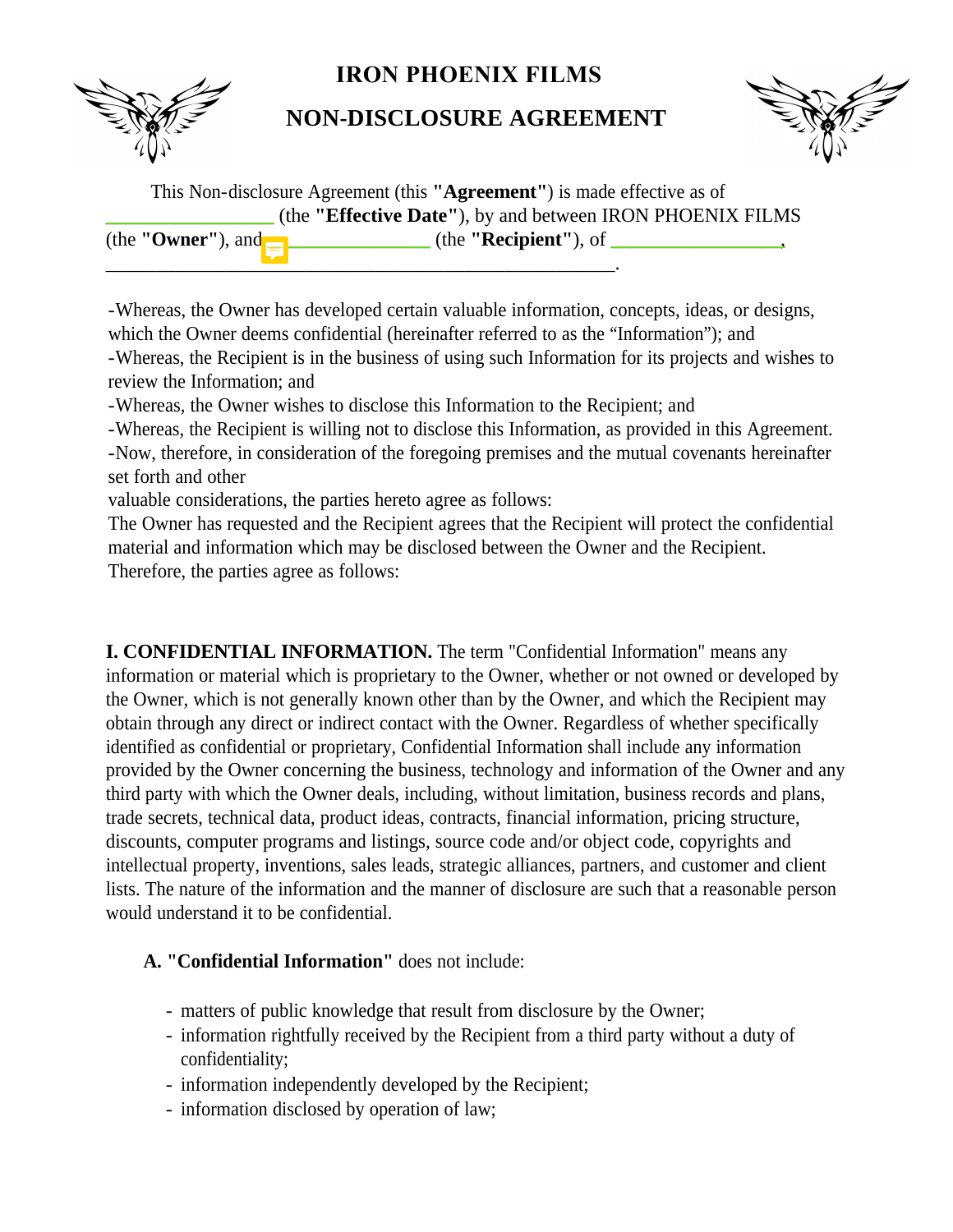and any other information that both parties agree in writing is not confidential. - information disclosed by the Recipient with the prior written consent of the Owner;

**II. PROTECTION OF CONFIDENTIAL INFORMATION.** The Recipient understands and acknowledges that the Confidential Information has been developed or obtained by the Owner by the investment of significant time, effort and expense, and that the Confidential Information is a valuable, special and unique asset of the Owner which provides the Owner with a significant competitive advantage, and needs to be protected from improper disclosure. In consideration for the receipt by the Recipient of the Confidential Information, the Recipient agrees as follows:

**A. No Disclosure.** The Recipient will hold the Confidential Information in confidence and will not disclose the Confidential Information to any person or entity without the prior written consent of the Owner.

**B. No Copying/Modifying.** The Recipient will not copy or modify any Confidential Information without the prior written consent of the Owner.

**C. Unauthorized Use.** The Recipient shall promptly advise the Owner if the Recipient becomes aware of any possible unauthorized disclosure or use of the Confidential Information.

**D. Application to Employees.** The Recipient shall not disclose any Confidential Information to any employees of the Recipient, except those employees who are required to have the Confidential Information in order to perform their job duties in connection with the limited purposes of this Agreement. Each permitted employee to whom Confidential Information is disclosed shall sign a non-disclosure agreement substantially the same as this Agreement at the request of the Owner.

**III. UNAUTHORIZED DISCLOSURE OF INFORMATION - INJUNCTION.** If it appears that the Recipient has disclosed (or has threatened to disclose) Confidential Information in violation of this Agreement, the Owner shall be entitled to an injunction to restrain the Recipient from disclosing the Confidential Information in whole or in part. The Owner shall not be prohibited by this provision from pursuing other remedies, including a claim for losses and damages.

**IV. NON-CIRCUMVENTION.** For a period of five (5) years after the end of the term of this Agreement, the Recipient will not attempt to do business with, or otherwise solicit any business contacts found or otherwise referred by Owner to Recipient for the purpose of circumventing, the result of which shall be to prevent the Owner from realizing or recognizing a profit, fees, or otherwise, without the specific written approval of the Owner. If such circumvention shall occur the Owner shall be entitled to any commissions due pursuant to this Agreement or relating to such transaction.

**V. RETURN OF CONFIDENTIAL INFORMATION.** Upon the written request of the Owner, the Recipient shall return to the Owner all written materials containing the Confidential Information. The Recipient shall also deliver to the Owner written statements signed by the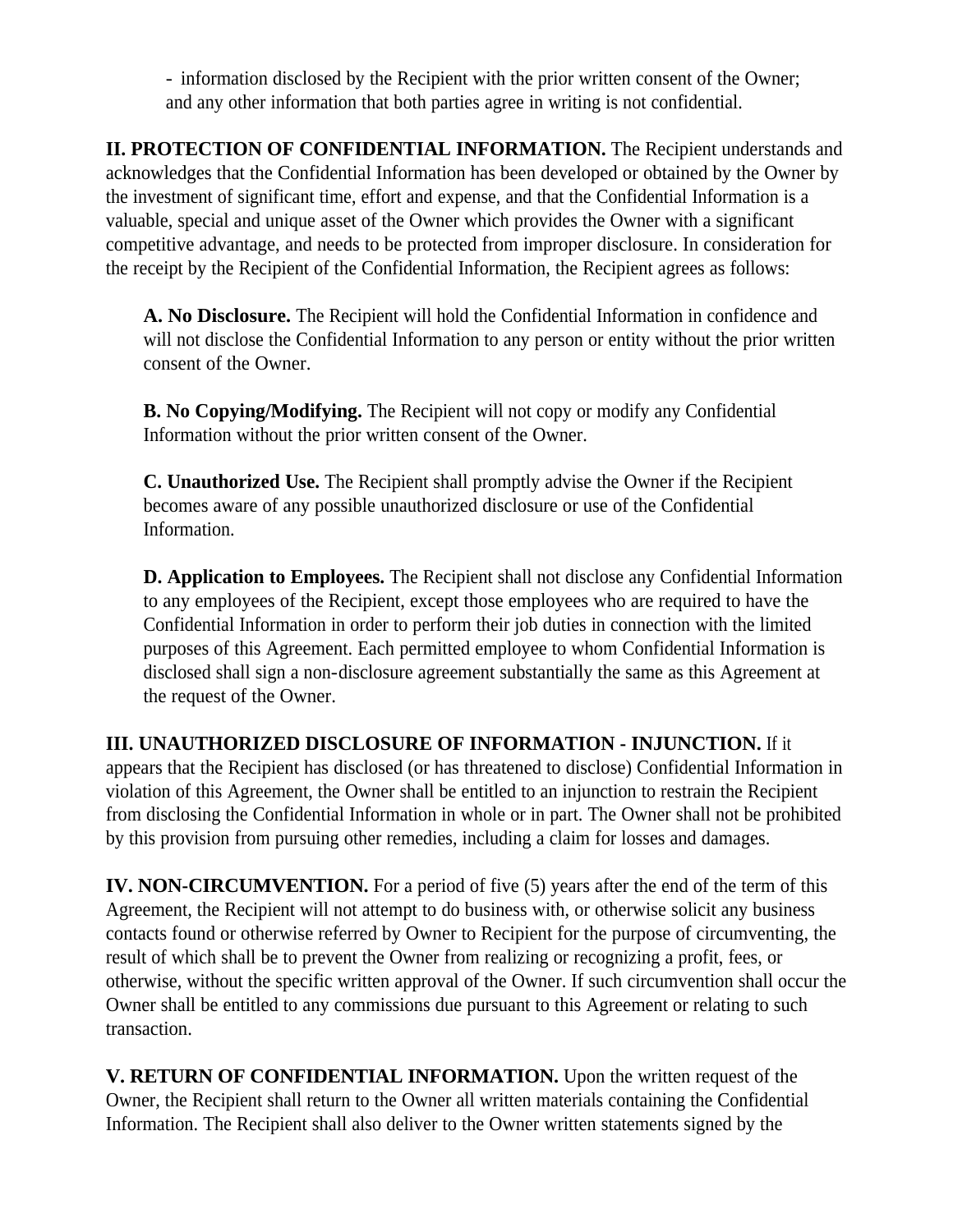Recipient certifying that all materials have been returned within five (5) days of receipt of the request.

**VI. RELATIONSHIP OF PARTIES.** Neither party has an obligation under this Agreement to purchase any service or item from the other party, or commercially offer any products using or incorporating the Confidential Information. This Agreement does not create any agency, partnership, or joint venture.

**VII. NO WARRANTY.** The Recipient acknowledges and agrees that the Confidential Information is provided on an "AS IS" basis. THE OWNER MAKES NO WARRANTIES, EXPRESS OR IMPLIED, WITH RESPECT TO THE CONFIDENTIAL INFORMATION AND HEREBY EXPRESSLY DISCLAIMS ANY AND ALL IMPLIED WARRANTIES OF MERCHANTABILITY AND FITNESS FOR A PARTICULAR PURPOSE. IN NO EVENT SHALL THE OWNER BE LIABLE FOR ANY DIRECT, INDIRECT, SPECIAL, OR CONSEQUENTIAL DAMAGES IN CONNECTION WITH OR ARISING OUT OF THE PERFORMANCE OR USE OF ANY PORTION OF THE CONFIDENTIAL INFORMATION. The Owner does not represent or warrant that any product or business plans disclosed to the Recipient will be marketed or carried out as disclosed, or at all. Any actions taken by the Recipient in response to the disclosure of the Confidential Information shall be solely at the risk of the Recipient.

**VIII. LIMITED LICENSE TO USE.** The Recipient shall not acquire any intellectual property rights under this Agreement except the limited right to use as set forth above. The Recipient acknowledges that, as between the Owner and the Recipient, the Confidential Information and all related copyrights and other intellectual property rights, are (and at all times will be) the property of the Owner, even if suggestions, comments, and/or ideas made by the Recipient are incorporated into the Confidential Information or related materials during the period of this Agreement.

**IX. INDEMNITY.** Each party agrees to defend, indemnify, and hold harmless the other party and its officers, directors, agents, affiliates, distributors, representatives, and employees from any and all third party claims, demands, liabilities, costs and expenses, including reasonable attorney's fees, costs and expenses resulting from the indemnifying party's material breach of any duty, representation, or warranty under this Agreement.

**X. ATTORNEY'S FEES.** In any legal action between the parties concerning this Agreement, the prevailing party shall be entitled to recover reasonable attorney's fees and costs.

**XI. TERM.** The obligations of this Agreement shall survive 5 Years from the Effective Date or until the Owner sends the Recipient written notice releasing the Recipient from this Agreement. After that, the Recipient must continue to protect the Confidential Information that was received during the term of this Agreement from unauthorized use or disclosure for an additional Indefinitely.

**XII. GENERAL PROVISIONS.** This Agreement sets forth the entire understanding of the parties regarding confidentiality. Any amendments must be in writing and signed by both parties. This Agreement shall be construed under the laws of the State of California. This Agreement shall